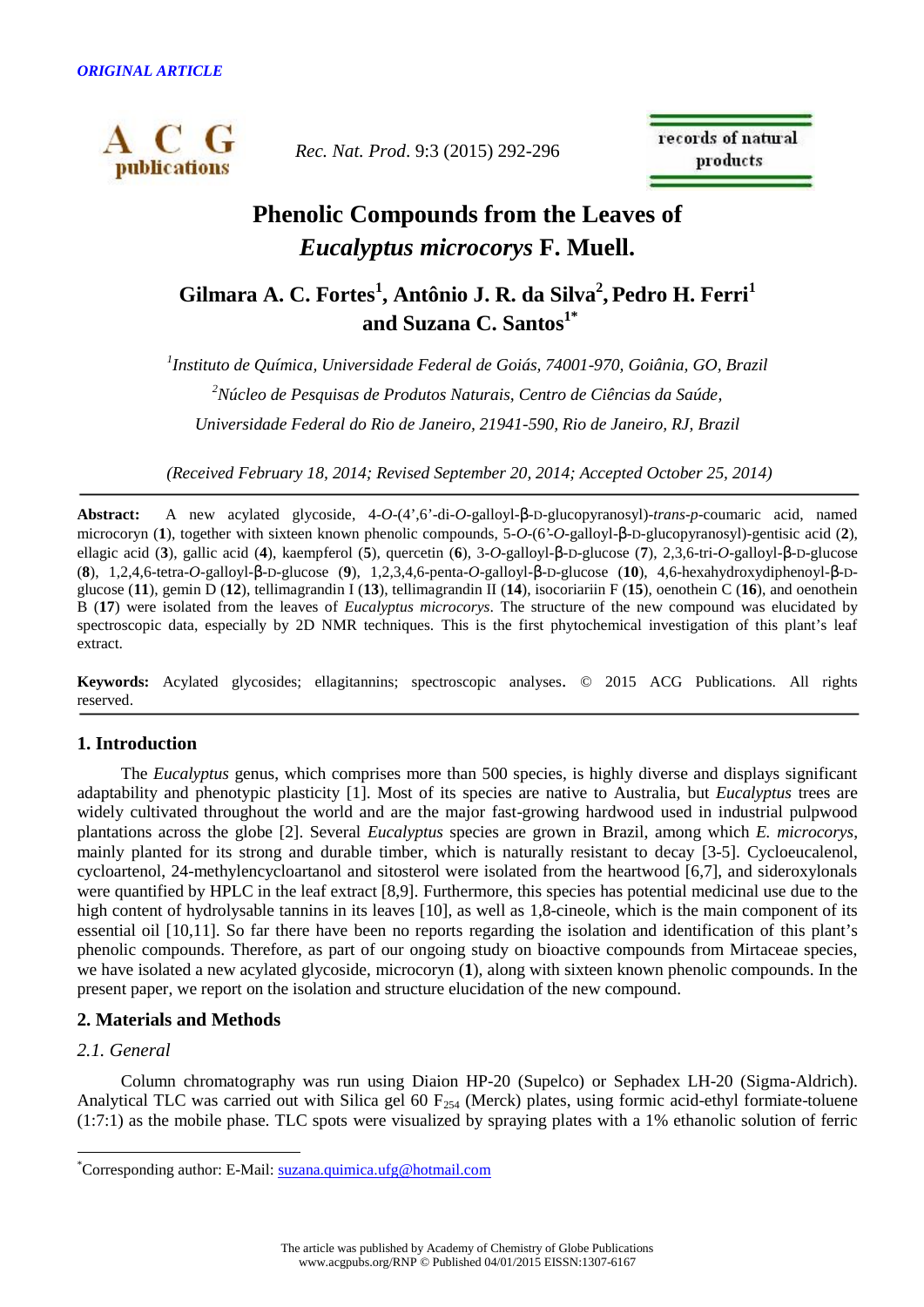chloride in HCl (0.1%) and UV light. IR spectra were recorded on a Perkin Elmer-440 infrared spectrophotometer with KBr pellets. UV spectra were measured with a Beckman DU-70 spectrophotometer. All NMR experiments were recorded on a Bruker Avance III 500 spectrometer operating at 500.13 MHz for  ${}^{1}$ H and 125 MHz for  ${}^{13}C$ , using TMS as internal reference. ESI-TOF MS spectra were recorded on a Bruker microTOF instrument.

#### *2.2 Plant Material*

Cultivated *E. microcorys* leaves were collected from ten trees at Ibama's National Forest (FLONA), located in Silvânia (S 16° 38´ 14´´; W 48° 39´ 06´´; 898 m), Goiás State, Brazil, in October 2011. Trees were 40 years old and originated from the seeds of the same progenies.

#### *2.3 Extraction and Isolation*

Air-dried and powdered leaves (670 g) were exhaustively extracted with 50% acetone at room temperature. After removing acetone under vacuum, the suspended aqueous extract was filtered to eliminate fats and chlorophylls and then partionated with ethyl acetate (6 x 100 mL). The gathered organic phase was concentrated to yield an ethyl acetate extract (6 g). The aqueous layer was lyophilized to yield a 32 g extract, which was dissolved in methanol (500 mL) to separate soluble (27 g) and insoluble (5 g) methanolic extracts. The ethyl acetate extract was subjected to column chromatography (200 g, Sephadex LH-20) and eluted with H2O/EtOH/(CH3)2CO (7:2:1) to afford ten combined fractions (*EA.1-EA.10*). *EA.7* (0.21 g) and *EA.9* (0.17 g) were separately subjected to Sephadex LH-20 CC eluting with increasing gradient of CHCl3/EtOH and EtOH/MeOH to obtain compounds **1** (8 mg) and **8** (30 mg) from *EA.7* and **3** (4.4 mg), **5** (7.3 mg), **6** (3.3 mg), **9** (5.3 mg), **10** (15 mg), and **14** (22 mg) from *EA.9*.

The soluble methanolic extract (13.5 g  $\times$  2) was submitted to column chromatography over Diaion HP-20 (200 g) with MeOH/H<sub>2</sub>O step-gradient elution (0-100%) to yield six fractions (*M1-M6*). *M2* (1.3 g) was further separated by CC over Sephadex LH-20 (eluted with increasing gradient of CHCl<sub>3</sub>/EtOH, 1:1–1:9) and afforded compounds **4** (71 mg), **7** (6 mg), and **11** (22 mg). *M3* (6 g) was applied to Diaion HP-20 CC, eluted with 0-100% MeOH/H2O to yield ten combined fractions (*M3.1-M3.10*). Fractions *M3.4* (0.2 g), *M3.5* (0.9 g), and *M3.*7 (2 g) were separately subjected to Sephadex LH-20 CC (eluting with gradients of CHCl<sub>3</sub>/EtOH and EtOH/MeOH) to give compounds **12** (120 mg) and **15** (9 mg) from *M3.4*, **17** (350 mg) from *M3.5*, and **2** (14 mg) and **13** (110 mg) from *M3.7. M5* (6.2 g) was first submitted to Diaion HP-20 CC (0-100% MeOH/H<sub>2</sub>O) and further purified by Sephadex LH-20 (CHCl<sub>3</sub>/EtOH and EtOH/MeOH) to produce compound **16** (12 mg).

*Microcoryn* (1): white amorphous powder,  $[\alpha]_D = 12$  (*c* 0.05, MeOH); UV (MeOH):  $\sum_{max}$  nm (log v): 216 (2.35), 276 (2.11); IR (KBr): max: 3390, 2942, 1706, 1604, 1455, 1351, 1220, 1033 cm-1 . ESI-TOF MS: *m/z* 629.1136 [M-H]<sup>-</sup> (calc. for C<sub>29</sub>H<sub>25</sub>O<sub>16</sub>, 629.1148). <sup>1</sup>H and <sup>13</sup>C NMR are listed in Table 1.

#### **3. Results and Discussion**

Ethyl acetate and methanol extracts obtained from the concentrated aqueous acetone homogenate of *E. microcorys* leaves were submitted to repeated column chromatography over Diaion HP 20 and Sephadex LH-20 to yield seventeen phenolic compounds (1-17). Known compounds 5-O-(6'-O-galloyl-S-D-glucopyranosyl)gentisic acid (2) [12], ellagic acid (3) [13], gallic acid (4), kaempferol (5) [14], quercetin (6), 3-*O*-galloyl-S-Dglucose (7) [15], 2,3,6-tri-*O*-galloyl-S-D-glucose (8)[16], 1,2,4,6-tetra-*O*-galloyl-S-D-glucose (9) [17], 1,2,3,4,6penta-*O*-galloyl-S-D-glucose (10) [18], 4,6-hexahydroxydiphenoyl-S-D-glucose (11) [19], gemin D (12) [19], tellimagrandin I (**13**) [20], tellimagrandin II (**14**) [21], isocoriariin F (**15**) [15], oenothein C (**16**) [15], and oenothein B (**17**) [22, 23] were identified by spectroscopic means and comparison with authentic samples or reported data. All compounds (Figure 1) were isolated from *E. microcorys* for the first time.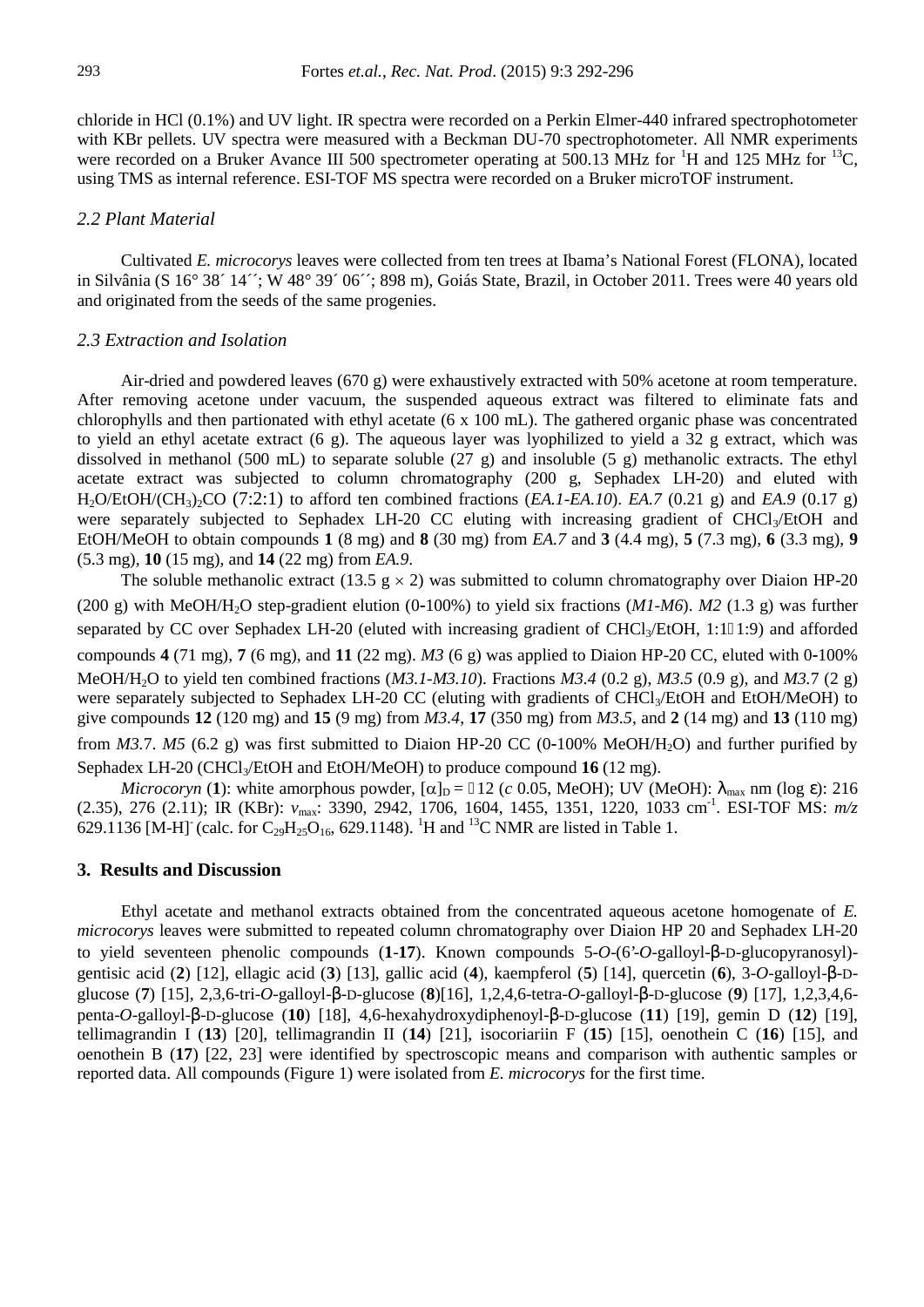

**Figure 1**. Structures of compounds **1**-**17**

Compound 1, a white amorphous powder,  $[\alpha]_D = 12$  (MeOH), showed UV absorptions at 216 and 276 nm (log v 2.35 and 2.11, respectively) and IR absorptions for OH groups (3390 cm<sup>-1</sup>), conjugated C=O groups  $(1706 \text{ cm}^3)$ , C=C  $(1629 \text{ cm}^3)$  and C $\text{O}$   $(1220 \text{ cm}^3)$ . The ESI-TOF mass spectrum exhibited the quasi molecular ion peak at  $m/z$  629.1136 [M-H]<sup>-1</sup>, corresponding to the molecular formula  $C_{29}H_{26}O_{16}$ . Analyses regarding the <sup>1</sup>H-NMR spectrum (Table 1) revealed the presence of two galloyl groups ( $U_H$  7.18 and 7.20, each 2H, *s*) and a *transp*-coumaroyl group (*trans*-olefin signals at  $U_H$  6.41 and 7.60, each 1H, *d*, *J* = 16.0 Hz as well as one 1,4disubstituted benzene ring signals at  $U_H$  7.18 and 7.63, each 2H, *d*, *J* = 8.6 Hz). In addition, the region  $U_H$  3.70 – 5.25 showed a set of signals characteristic of a  ${}^{4}C_{1}$ -glucopyranosyl residue. The anomeric hydrogen signal appeared as a large doublet at  $U_H$  5.24 ( $J = 7.6$  Hz), which indicated the S-configuration for the glucosidic linkage. The absence of an equilibrium mixture of  $\Gamma$  and  $\Gamma$  anomers revealed the presence of an attached group at C-1', despite the low chemical shift of the anomeric hydrogen. The other glucose signals, which were assigned on the basis of  $^1$ H- $^1$ H COSY and  $^1$ H- $^{13}$ C-HSQC correlation maps, showed three deshielded signals, H-4' at  $u_H$  5.15 and methylene hydrogens at  $U_H$  4.22 and 4.47, suggesting that galloyl groups were attached to these positions. The total structure was achieved via the  ${}^{1}H-{}^{13}C$  long-range correlation map from the HMBC NMR experiment (Figure 2). The attachments of the two galloyl groups at C-4' and C-6' positions of the glucopyranosyl core were confirmed by long-range correlations between carbonyl carbons at  $U_C$  166.6 and respective aromatic and glucose hydrogens (Figure 2). The strong HMBC correlation observed from H-1' of the glucose to the C-4 of the *trans*-*p* coumaric acid at  $U_C$  160.6 defined the acetal linkage between C-1' and O-C-4. The structure was therefore established to be 4-*O*-(4',6'-di-*O*-galloyl-S-D-glucopyranosyl)-*trans-p*-coumaric acid and was named microcoryn.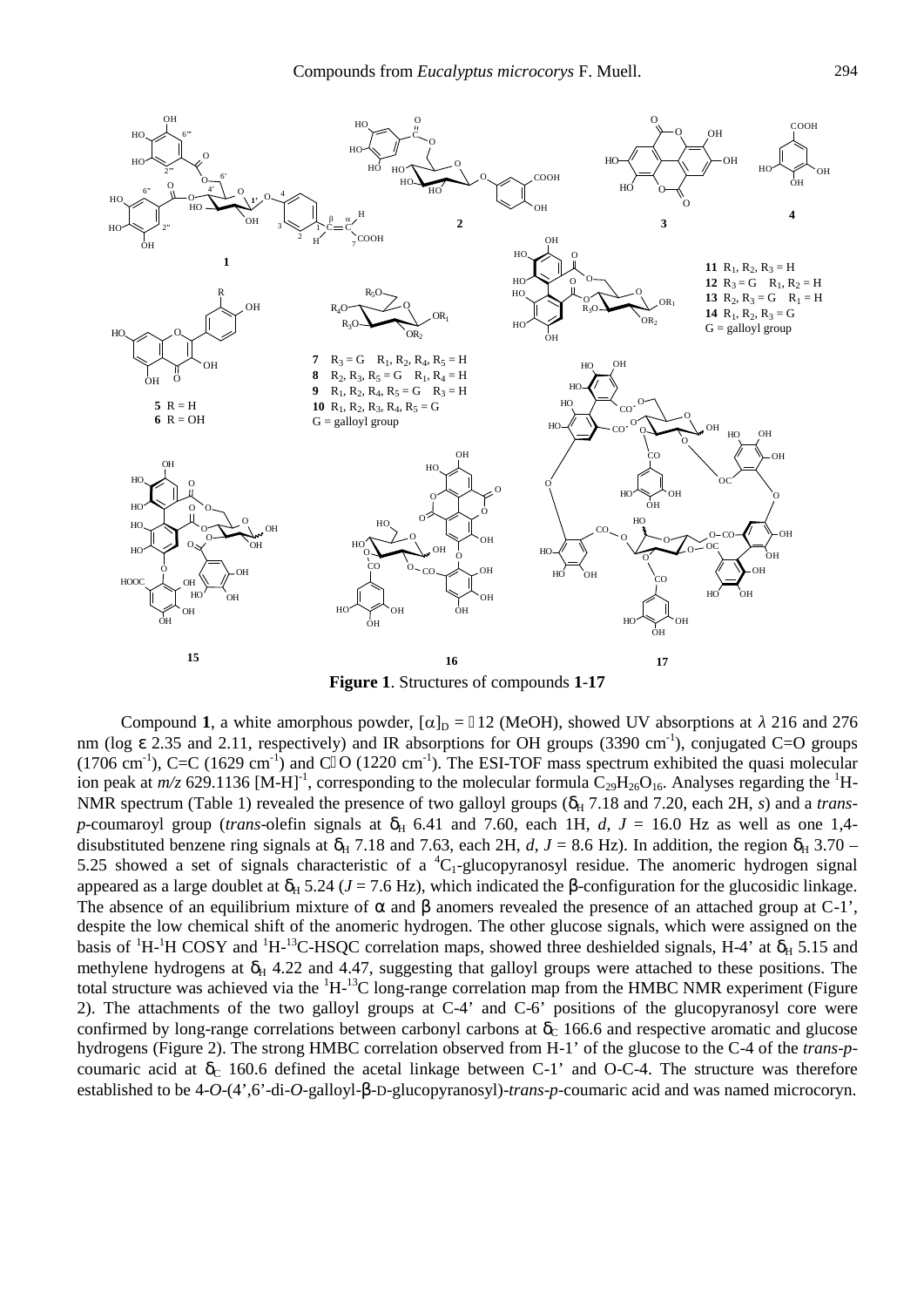| <b>Position</b> | $U_{\rm H}$                     | $U_{\rm C}$ |
|-----------------|---------------------------------|-------------|
| 1               |                                 | 130.9       |
| $2$ and $6$     | 7.63 (2H, $d, J = 8.6$ )        | 129.6       |
| 3 and 5         | 7.18 (2H, $d, J = 8.6$ )        | 116.6       |
| $\overline{4}$  |                                 | 160.5       |
|                 | 7.60 (1H, $d, J = 16.0$ )       | 144.1       |
|                 | 6.41 (1H, $d, J = 16.0$ )       | 116.4       |
| $C = O$         |                                 | 168.2       |
| $1^{\prime}$    | 5.24 (1H, $d, J = 7.6$ )        | 100.4       |
| $2$ '           | $3.73$ (1H, br t)               | 73.9        |
| 3'              | $4.00$ (1H, br t)               | 74.2        |
| 4'              | 5.15 (1H, $t, J = 9.6$ )        | 71.1        |
| 5'              | $4.28$ (1H, m)                  | 72.4        |
| 6 <sup>o</sup>  | 4.47 (1H, $dd, J = 1.8, 12.0$ ) | 62.8        |
| 6 <sup>o</sup>  | 4.22 (1H, $dd, J = 7.8, 12.0$ ) |             |
| $1$ ''          |                                 | 121.9       |
| $2$ " and 6"    | $7.18$ (2H, s)                  | 109.1       |
| $3$ " and $5$ " |                                 | 146.3       |
| 4               |                                 | 139.4       |
| $C=O$           |                                 | 166.6       |
| $1$ "           |                                 | 121.9       |
| $2''$ and 6"    | 7.20(2H, s)                     | 109.1       |
| $3''$ and $5''$ |                                 | 146.3       |
| $4$ "           |                                 | 139.4       |
| $C = O$         |                                 | 166.6       |

**Table 1.** <sup>1</sup>H (500 MHz) and <sup>13</sup>C (125 MHz) NMR data of 1 (acetone- $d_6$  + D<sub>2</sub>O, u in ppm, *J* in Hz).



**Figure 2.** Key HMBC  $(H \rightarrow C)$  correlations of compound 1.

## **Acknowledgments**

The authors wish to thank Conselho de Aperfeiçoamento do Ensino Superior (CAPES) for granting a fellowship to G.A.C.F.

## **Supporting Information**

Supporting Information accompanies this paper on http://www.acgpubs.org/RNP

## **References**

- [1] D. Grattapaglia, R. E. Vaillancourt, M. Shepherd, B. R. Thumma,W. Foley, C. Külheim, B. M. Potts and A. A. Myburg (2012). Progress in Myrtaceae genetics and genomics: *Eucalyptus* as the pivotal genus, *Tree Genet. Genomes* **8**, 463-508.
- [2] R. W. Doughty (2000). The *Eucalyptus*. A natural and commercial history of the gum tree. The Johns Hopkins